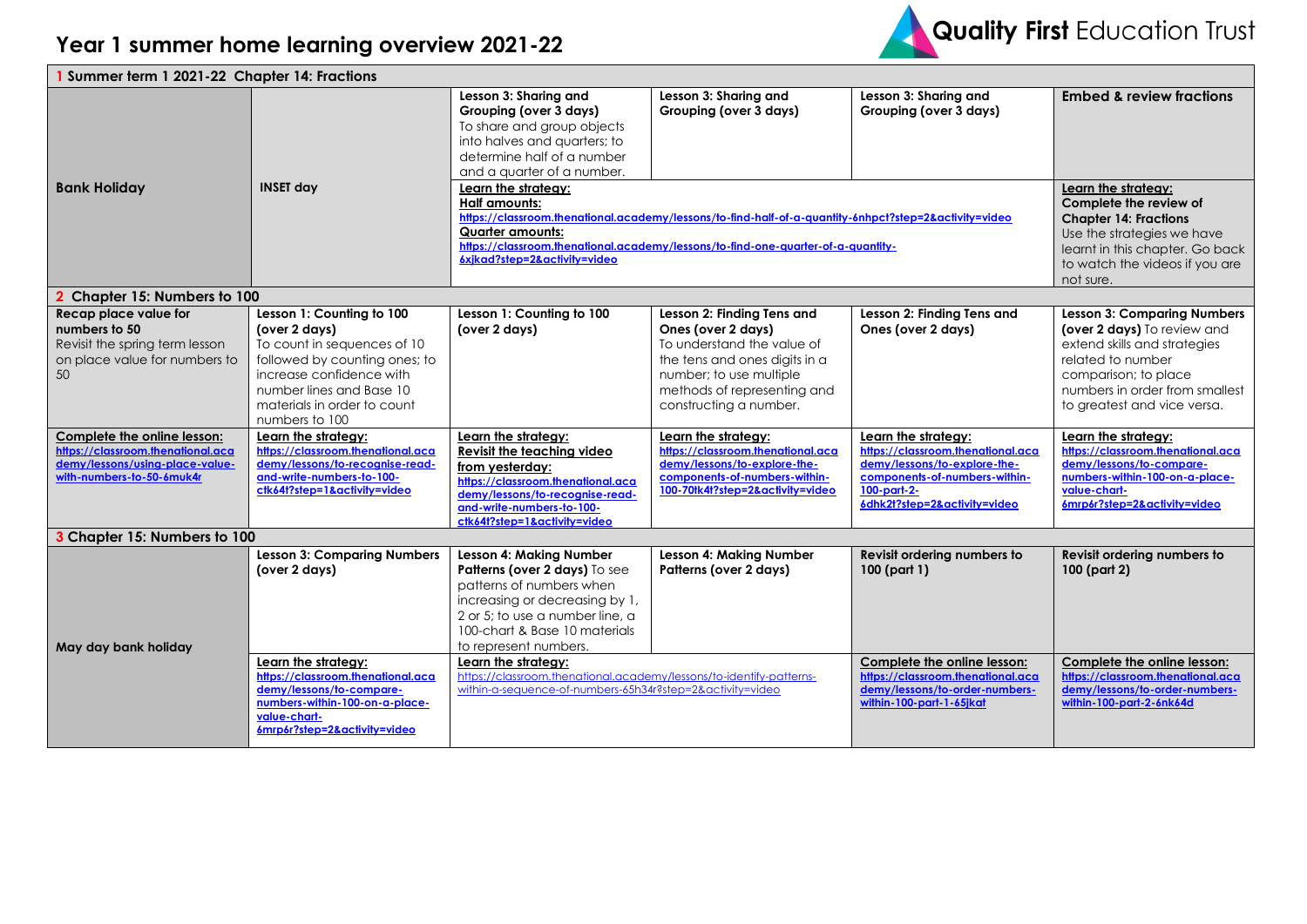## **Year 1 summer home learning overview 2021-22**



| <b>Chapter 16: Time</b>                                                                                                                                                                                |                                                                                                                                                                        |                                                                                                                                                                                |                                                                                                                                                                                                                                                                                                                                                                                                                   |                                                                                                                                                                                                                                                                                       |                                                                                                                                                                                   |  |
|--------------------------------------------------------------------------------------------------------------------------------------------------------------------------------------------------------|------------------------------------------------------------------------------------------------------------------------------------------------------------------------|--------------------------------------------------------------------------------------------------------------------------------------------------------------------------------|-------------------------------------------------------------------------------------------------------------------------------------------------------------------------------------------------------------------------------------------------------------------------------------------------------------------------------------------------------------------------------------------------------------------|---------------------------------------------------------------------------------------------------------------------------------------------------------------------------------------------------------------------------------------------------------------------------------------|-----------------------------------------------------------------------------------------------------------------------------------------------------------------------------------|--|
| Lesson 1: Telling Time to the<br>Hour (over 2 days) To develop<br>familiarity with the analogue<br>clock, including minute and<br>hour hands; to tell time to the<br>hour on an analogue clock.        | Lesson 1: Telling Time to the<br>Hour (over 2 days)                                                                                                                    | Lesson 2: Telling Time to the<br>Half Hour (over 2 days)<br>To improve familiarity with the<br>analogue clock; to tell time to<br>the half hour using the term<br>'half past'. | Lesson 2: Telling Time to the<br>Half Hour (over 2 days)                                                                                                                                                                                                                                                                                                                                                          | Hands on a clock face<br>(o'clock)                                                                                                                                                                                                                                                    | Hands on a clock face (half<br>past)                                                                                                                                              |  |
| Learn the strategy:<br>https://classroom.thenational.academy/lessons/reading-and-writing-<br>the-time-to-oclock-part-1-69jk6t?step=2&activity=video                                                    |                                                                                                                                                                        | Learn the strategy:<br>https://classroom.thenational.academy/lessons/reading-and-writing-<br>the-time-to-oclock-and-half-past-part-1-6wwpat?step=2&activity=video              |                                                                                                                                                                                                                                                                                                                                                                                                                   | Complete the online lesson:<br>https://classroom.thenational.aca<br>demy/lessons/reading-and-<br>writing-the-time-to-oclock-part-2-<br>cnj6ar                                                                                                                                         | <u>Learn the strategy:</u><br>https://classroom.thenational.aca<br>demy/lessons/reading-and-<br>writing-the-time-to-oclock-and-<br>half-past-part-2-c4wkjr                        |  |
| Chapter 16: Time                                                                                                                                                                                       |                                                                                                                                                                        |                                                                                                                                                                                |                                                                                                                                                                                                                                                                                                                                                                                                                   |                                                                                                                                                                                                                                                                                       |                                                                                                                                                                                   |  |
| Lesson 3: Using Next, Before<br>and After<br>To sequence events in order<br>of time; to use the terms 'next,'<br>'before' and 'after' to describe<br>the order of events.                              | <b>Lesson 4: Estimating Duration</b><br>of Time<br>To estimate an amount of<br>time using seconds, minutes<br>and hours.                                               | <b>Lesson 5: Comparing Time</b><br>To use the terms 'quicker',<br>'slower', 'earlier' and 'later'<br>when comparing time.                                                      | Lesson 6: Using a Calendar<br>To learn the days of the week<br>and the months of the year<br>and to be able to put them in<br>the correct order.                                                                                                                                                                                                                                                                  | Revisit o'clock and half<br>past                                                                                                                                                                                                                                                      | <b>Embed and review time</b>                                                                                                                                                      |  |
| Learn the strategy:<br>https://classroom.thenational.aca<br>demy/lessons/sequencing-events-<br>in-chronological-order-<br>64uk2r?step=2&activity=video                                                 | Learn the strategy:<br>https://classroom.thenational.aca<br>demy/lessons/measuring-time-in-<br>minutes-and-seconds-<br>68vp6c?step=2&activity=video                    | Learn the strategy:<br>https://vimeo.com/428106700/a05<br>4a3da73<br>And:<br>https://vimeo.com/428425253/b8d<br>c8004dd                                                        | Learn the strategy:<br>https://vimeo.com/428482273/ab0<br><b>f56b9cb</b><br>Recap days:<br>https://classroom.thenational.aca<br>demy/lessons/exploring-and-<br>discussing-the-days-of-the-week-<br>and-daily-events-<br>6ngkgc?step=1&activity=video<br><b>Recap months:</b><br>https://classroom.thenational.aca<br>demy/lessons/namina-and-<br>ordering-the-months-of-the-vear-<br>crwp2d?step=1&activity=video | Learn the strategy:<br>Complete the online lesson:<br>https://classroom.thenational.aca<br>demy/lessons/explore-adding-on-<br>hours-and-half-hours-6njpad<br>Recap o'clock and half past:<br>https://vimeo.com/426996184/43e<br>891702b<br>https://vimeo.com/427000037/18f1<br>340b51 | Learn the strategy:<br>Complete the review of<br>Chapter 16: Time<br>Use the strategies we have<br>learnt in this chapter. Go back<br>to watch the videos if you are<br>not sure. |  |
| Consolidation<br>6                                                                                                                                                                                     |                                                                                                                                                                        |                                                                                                                                                                                |                                                                                                                                                                                                                                                                                                                                                                                                                   |                                                                                                                                                                                                                                                                                       |                                                                                                                                                                                   |  |
| Recap 1 more/less and 10<br>more/less                                                                                                                                                                  | Revisit numbers to 100: To<br>explore the components of<br>numbers within 100<br>In this lesson you will be<br>counting in tens and ones<br>using a place value chart. | Revisit number bonds to 100                                                                                                                                                    | Catch up time                                                                                                                                                                                                                                                                                                                                                                                                     | Catch up time                                                                                                                                                                                                                                                                         | Catch up time                                                                                                                                                                     |  |
| Learn the strategy:<br>Complete the online lesson:<br>https://classroom.thenational.aca<br>demy/lessons/to-find-one-more-<br>or-one-less-and-ten-more-or-ten-<br>less-ccvk6c<br><b>Half term break</b> | Complete the online lesson:<br>https://classroom.thenational.aca<br>demy/lessons/to-explore-the-<br>components-of-numbers-within-<br>100-70tk4t                        | Learn the strategy:<br>Complete the online lesson:<br>https://classroom.thenational.aca<br>demy/lessons/to-apply-<br>knowledge-of-number-bonds-<br>75hp4d                      |                                                                                                                                                                                                                                                                                                                                                                                                                   |                                                                                                                                                                                                                                                                                       |                                                                                                                                                                                   |  |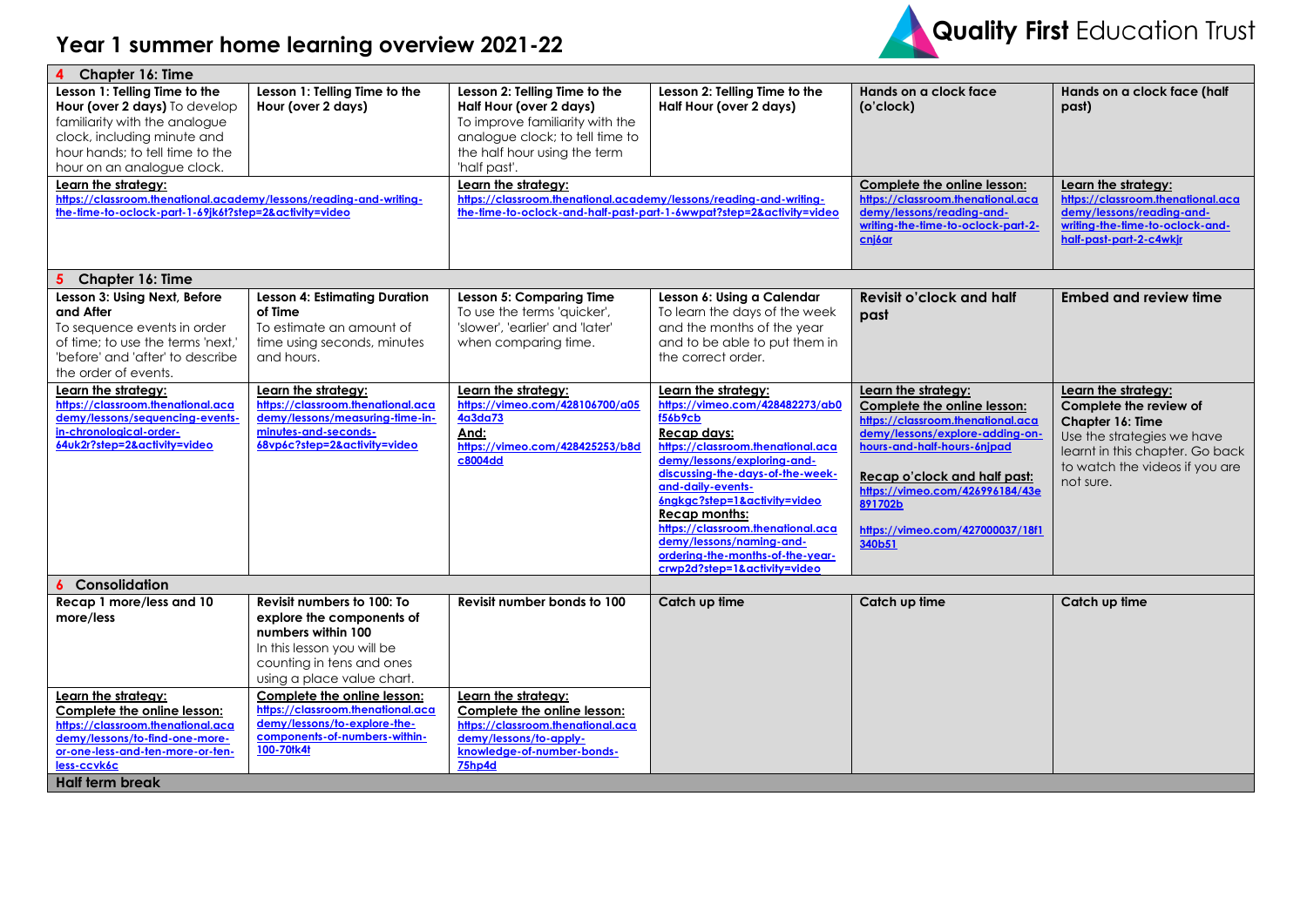## **Year 1 summer home learning overview 2021-22**



| <b>Summer term 2 2021-22</b>                                                                                                                                                                                                                                                                                                                              |                                                                 |                                                                                                                                                                                      |                                                                                                                                                                                                                              |                                                                                                                                       |                                                                                                                                                                                                   |  |
|-----------------------------------------------------------------------------------------------------------------------------------------------------------------------------------------------------------------------------------------------------------------------------------------------------------------------------------------------------------|-----------------------------------------------------------------|--------------------------------------------------------------------------------------------------------------------------------------------------------------------------------------|------------------------------------------------------------------------------------------------------------------------------------------------------------------------------------------------------------------------------|---------------------------------------------------------------------------------------------------------------------------------------|---------------------------------------------------------------------------------------------------------------------------------------------------------------------------------------------------|--|
| <b>Chapter 17: Money</b>                                                                                                                                                                                                                                                                                                                                  |                                                                 |                                                                                                                                                                                      |                                                                                                                                                                                                                              |                                                                                                                                       |                                                                                                                                                                                                   |  |
| <b>Lesson 1: Recognising Coins</b><br>(over 2 days)<br>To recognise coins and<br>determine their value using<br>size, colour, markings and<br>shape.                                                                                                                                                                                                      | <b>Lesson 1: Recognising Coins</b><br>(over 2 days)             | <b>Lesson 2: Recognising Notes</b><br>(over 2 days)<br>To recognise notes and<br>determine their value using<br>colour and markings.                                                 | <b>Lesson 2: Recognising Notes</b><br>(over 2 days)                                                                                                                                                                          | Additional time to recognize<br>money/ value of coins /<br>equivalent value in<br>amounts of money                                    | <b>Embed &amp; review money</b>                                                                                                                                                                   |  |
| Learn the strategy:<br>https://classroom.thenational.academy/lessons/to-recognise-the-value-<br>of-different-coins-part-1-c8t32e?step=2&activity=video<br>And:<br>https://classroom.thenational.academy/lessons/to-recognise-the-value-<br>of-different-coins-part-2-6mt68t?step=2&activity=video<br><u>Or:</u><br>https://vimeo.com/428537630/150b22345b |                                                                 | Learn the strategy:<br>https://classroom.thenational.academy/lessons/to-recognise-the-value-<br>of-different-coins-and-notes-65j64e?step=2&activity=video                            |                                                                                                                                                                                                                              | Complete the online lesson:<br>https://classroom.thenational.aca<br>demy/lessons/to-compare-<br>different-amounts-of-money-<br>6gwk8c | Learn the strategy:<br><b>Complete review of Chapter</b><br>17: Money<br>Use the strategies we have<br>learnt in this chapter. Go back<br>to watch the videos if you are<br>not sure.             |  |
| 2 Chapter 18: Volume & Capacity                                                                                                                                                                                                                                                                                                                           |                                                                 |                                                                                                                                                                                      |                                                                                                                                                                                                                              |                                                                                                                                       |                                                                                                                                                                                                   |  |
| Lesson 1: Comparing Volume<br>and Capacity (over 2 days)<br>To compare volume and<br>capacity using the terms<br>'more than' and 'less than', 'full'<br>and 'empty.'                                                                                                                                                                                      | <b>Lesson 1: Comparing Volume</b><br>and Capacity (over 2 days) | Lesson 2: Finding Volume and<br>Capacity<br>To find the volume and<br>capacity of a container using<br>non-standard units.                                                           | Lesson 3: Describing Volume<br>Using Half and a Quarter (over<br>2 days)<br>To describe volume using the<br>terms 'half' and 'quarter'.                                                                                      | Lesson 3: Describing Volume<br>Using Half and a Quarter (over<br>2 days)                                                              | <b>Embed &amp; review Chapter</b><br>18: Volume & Capacity                                                                                                                                        |  |
| Learn the strategy:<br>https://vimeo.com/429233894/45b56d6982<br>And:<br>https://classroom.thenational.academy/lessons/comparing-capacity-<br>70v68t?step=1&activity=video                                                                                                                                                                                |                                                                 | Learn the strategy:<br>https://vimeo.com/429341095/857<br>e083c5f<br>And:<br>https://classroom.thenational.aca<br>demy/lessons/comparing-<br>volume-<br>6rw38t?step=2&activity=video | Learn the strategy:<br>https://vimeo.com/429550845/80e20a1677<br>And:<br>https://vimeo.com/429707799/884048e676<br>Or:<br>https://classroom.thenational.academy/lessons/halves-and-quarters-<br>6gvkjd?step=2&activity=video |                                                                                                                                       | Learn the strategy:<br><b>Complete review of Chapter</b><br>18: Volume & Capacity<br>Use the strategies we have<br>learnt in this chapter. Go back<br>to watch the videos if you are<br>not sure. |  |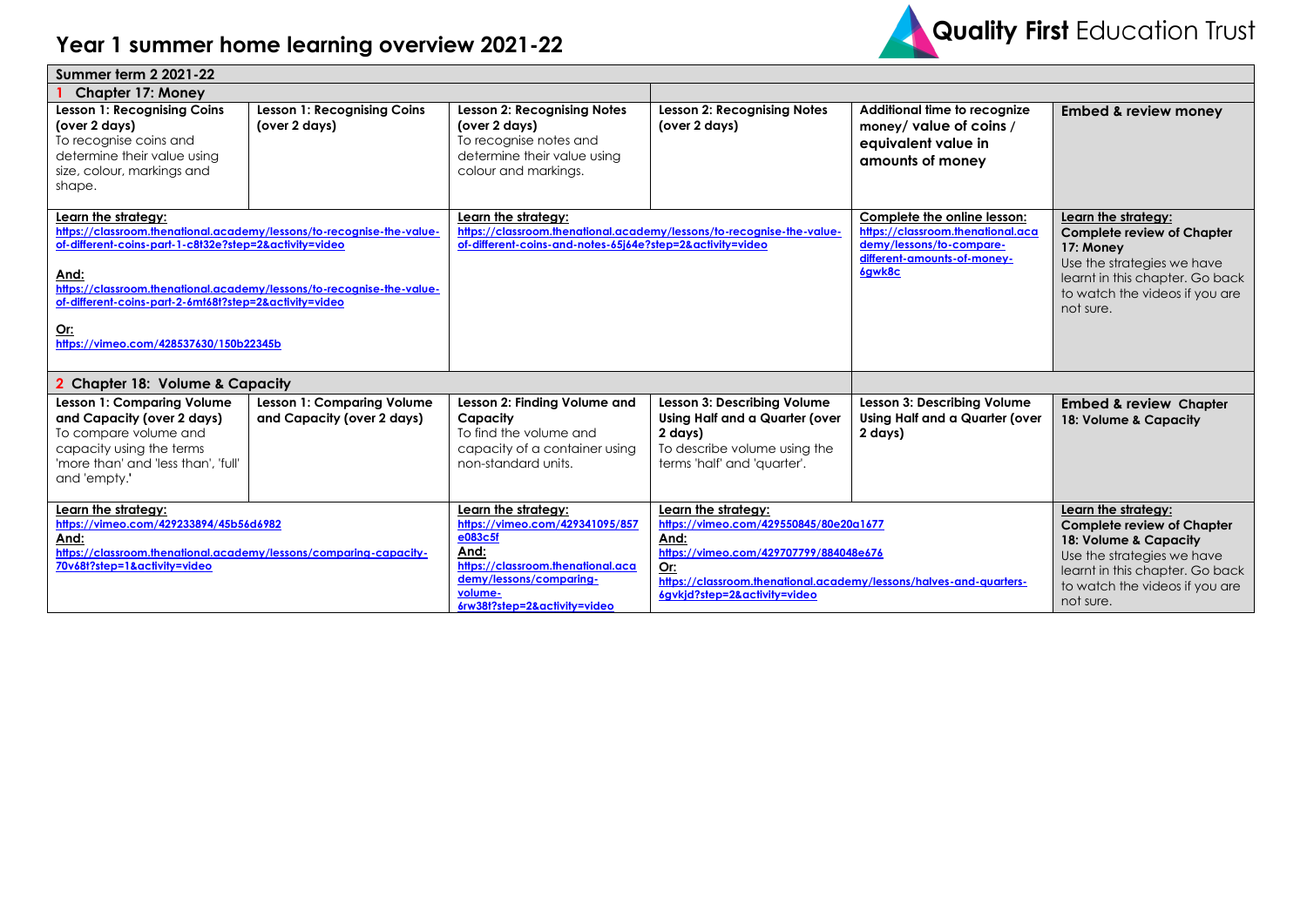

| 3 Chapter 19: Mass                                                                                                                                                                                                                                                                                                     |                                                                                                                                                                       |                                                                                                                                                                                              |                                                                                                                                                                                                                                                                     |                                                                                                                                                                                                |                                                                                                                                                   |  |
|------------------------------------------------------------------------------------------------------------------------------------------------------------------------------------------------------------------------------------------------------------------------------------------------------------------------|-----------------------------------------------------------------------------------------------------------------------------------------------------------------------|----------------------------------------------------------------------------------------------------------------------------------------------------------------------------------------------|---------------------------------------------------------------------------------------------------------------------------------------------------------------------------------------------------------------------------------------------------------------------|------------------------------------------------------------------------------------------------------------------------------------------------------------------------------------------------|---------------------------------------------------------------------------------------------------------------------------------------------------|--|
| <b>Lesson 1: Comparing Mass</b><br>(over 2 days)<br>To compare the mass of<br>objects using the terms 'heavy'<br>and 'light', 'heavier than',<br>'lighter than' and 'as heavy as'.                                                                                                                                     | <b>Lesson 1: Comparing Mass</b><br>(over 2 days)                                                                                                                      | Lesson 2: Finding Mass (over 2<br>days)<br>To find the mass of an object<br>using non-standard units; to<br>use visualisation skills to<br>estimate the number of units                      | Lesson 2: Finding Mass (over 2<br>days)                                                                                                                                                                                                                             | <b>Embed and review mass</b>                                                                                                                                                                   |                                                                                                                                                   |  |
| Learn the strategy:<br>https://vimeo.com/432461650/f8ab8d43fa<br>And:<br>https://classroom.thenational.academy/lessons/to-compare-the-mass-<br>of-two-objects-68ukgc?step=2&activity=video<br><b>Balance scales:</b><br>https://www.nctm.org/Classroom-<br>Resources/Illuminations/Interactives/Pan-Balance----Shapes/ |                                                                                                                                                                       | Learn the strategy:<br>https://vimeo.com/432462597/f1db12f1ca<br>And:<br>https://classroom.thenational.academy/lessons/to-find-the-mass-of-<br>objects-in-units-6mukae?step=1&activity=video |                                                                                                                                                                                                                                                                     | Learn the strategy:<br>Complete the review pages of<br><b>Chapter 19: Mass</b><br>Use the strategies we have<br>learnt in this chapter. Go back<br>to watch the videos if you are<br>not sure. |                                                                                                                                                   |  |
| 4 Chapter 20: Space                                                                                                                                                                                                                                                                                                    |                                                                                                                                                                       |                                                                                                                                                                                              |                                                                                                                                                                                                                                                                     |                                                                                                                                                                                                |                                                                                                                                                   |  |
| <b>Lesson 1: Describing Positions</b><br>(over 2 days)<br>To describe the position of<br>objects in relation to one<br>another using varied<br>vocabulary.                                                                                                                                                             | <b>Lesson 1: Describing Positions</b><br>(over 2 days)                                                                                                                | Lesson 2: Describing<br><b>Movements</b><br>To describe movements of<br>objects using varied<br>language.                                                                                    | To use the language of<br>position, direction and<br>movement                                                                                                                                                                                                       | Lesson 3: Making Turns (over 2<br>days)<br>To understand how to make<br>turns using mathematical<br>language and connecting this<br>knowledge to time.                                         | Lesson 3: Making Turns (over 2<br>days)                                                                                                           |  |
| Learn the strategy:<br>https://classroom.thenational.academy/lessons/to-use-the-language-<br>of-position-60u32t?step=1&activity=video                                                                                                                                                                                  |                                                                                                                                                                       | Learn the strategy:<br>https://classroom.thenational.aca<br>demy/lessons/to-use-the-<br>language-of-position-direction-<br>and-movement-part-1-<br>6grkge?step=1&activity=video              | Complete the online lesson:<br>https://classroom.thenational.aca<br>demy/lessons/to-use-the-<br>language-of-position-direction-<br>and-movement-part-2-75j3ec                                                                                                       | Learn the strategy:<br>https://vimeo.com/435017275/75e04405cd<br>https://vimeo.com/435027601/74eeca4243                                                                                        |                                                                                                                                                   |  |
| 5 Consolidation                                                                                                                                                                                                                                                                                                        |                                                                                                                                                                       |                                                                                                                                                                                              |                                                                                                                                                                                                                                                                     |                                                                                                                                                                                                |                                                                                                                                                   |  |
| To consolidate learning on<br>space                                                                                                                                                                                                                                                                                    | <b>Revisit fractions: To identify</b><br>half, quarter and three quarter<br>turns<br>In this lesson we will be<br>exploring half, quarter and<br>three quarter turns. | <b>Embed and review space</b>                                                                                                                                                                | <b>Revisit numbers to 100:</b><br>To compare numbers within<br>100 on a number line<br>To count and compare<br>numbers within 100 using a<br>number line. To use the<br>vocabulary, greater and less<br>to decide which number has<br>the greatest or lesser value. | Revisit numbers to 100:<br>To compare numbers within<br>100 on a place value chart<br>In this lesson you will be<br>counting and comparing<br>numbers within 100 using a<br>place value chart. | To identify patterns within a<br>sequence of numbers<br>In this lesson you will be<br>identifying and completing<br>number patterns.              |  |
| Complete the online lesson:<br>https://classroom.thenational.aca<br>demy/lessons/to-consolidate-<br>learning-6tgk8r                                                                                                                                                                                                    | Complete the online lesson:<br>https://classroom.thenational.aca<br>demy/lessons/to-identify-half-<br>quarter-and-three-quarter-turns-<br><b>6dgkjc</b>               | Learn the strategy:<br>Complete the review pages of<br>Chapter 20: Space<br>Use the strategies we have<br>learnt in this chapter. Go back<br>to watch the videos if you are<br>not sure.     | Complete the online lesson:<br>https://classroom.thenational.aca<br>demy/lessons/to-compare-<br>numbers-within-100-on-a-number-<br>line-60wpcd                                                                                                                      | Complete the online lesson:<br>https://classroom.thenational.aca<br>demy/lessons/to-compare-<br>numbers-within-100-on-a-place-<br>value-chart-6mrp6r                                           | Complete the online lesson:<br>https://classroom.thenational.aca<br>demy/lessons/to-identify-patterns-<br>within-a-sequence-of-numbers-<br>65h34r |  |